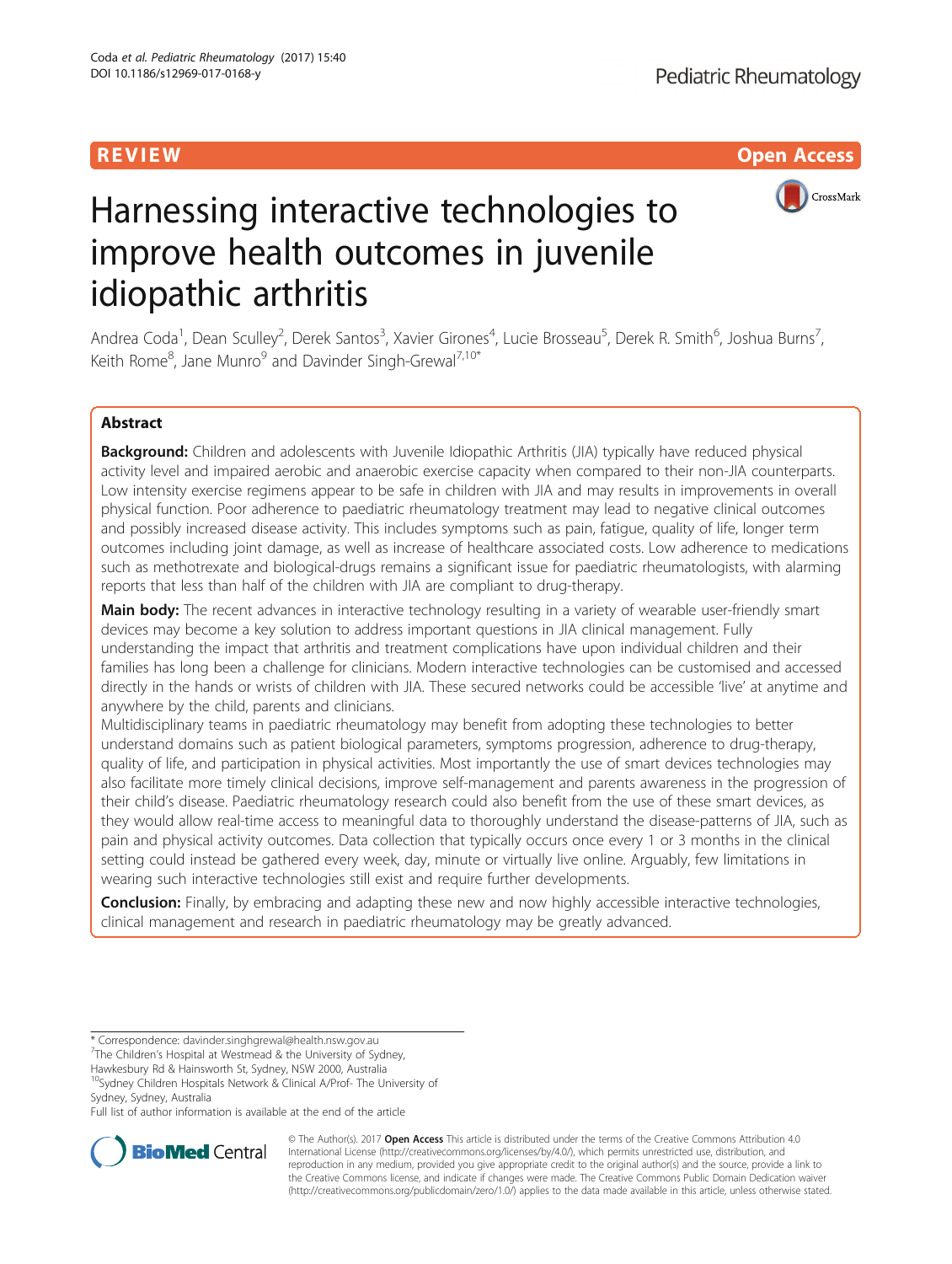# Background

Juvenile Idiopathic Arthritis (JIA) incurs a significant burden to patients, their families, and the community [[1\]](#page-4-0). Children with JIA may experience significant issues with school attendance that has a direct impact on their academic performance [\[2](#page-4-0), [3\]](#page-4-0). Hospitalisation rates in Australia for juvenile arthritis have increased from 14 to 32 per 100,000 population over the past decade [\[1\]](#page-4-0). A sharp 118% rise in allied health professional (AHP) involvement has also been recorded in Australia since 2005, including specialist nurses, occupational therapists, physiotherapists, and podiatrists [\[1](#page-4-0)]. Some of the prescribed not invasive interventions from AHP, such as regular physical exercises, could be increasingly selfmanaged by the child and their families and carried out without the need of attending clinics and hospitals, which may positively impact the child's school attendance. Thus, we feel that recent advances in technology resulting in a variety of wearable user-friendly smart devices, capable of providing customised notifications, may become a key instrument in JIA clinical management. Furthermore, data collection and incorporating patient reported outcomes through interactive technologies, may play a significant role in health promotion and selfmanagement of disease into the future [[4\]](#page-4-0).

# Monitoring symptoms and disease progression using interactive technologies

Understanding the impact that chronic disease and treatment complications have upon children and their families has long been a challenge for clinicians. Typically, practitioners are unable to undertake frequent assessment and so most measures, such as quality of life and disease progression, rely on recall during appointments.

A number of successful attempts have already been made in introducing smart devices to better understand patients' disease, particularly in paediatric oncology, chronic pain, and allergic disease [[5, 6\]](#page-4-0). Cingi et al. (2015), investigated 327 patients diagnosed with mild-tosevere persistent asthma and persistent allergic rhinitis (AR) that were randomised into 2 intervention groups and 2 control groups using a smart mobile platform called POPET. The intervention groups (POPET-AR and POPET-Asthma) received a mobile phone application ("physician on call patient engagement trial" [POPET]), enabling them to interact with their clinicians, and independently record their health status and compliance to their prescribed drugs. Those using the online platform had better health outcomes and quality of life, with a reduction in hospital admissions and number of medical consultations required. Furthermore, improvements were also recorded with regards to activity, productivity, disease perception, and emotion status. Stinson et al. (2015) investigated the validity, reliability, and feasibility of a smartphone pain assessment app among 106 children and adolescent diagnosed with cancer, and concluded that the app had excellent internal consistency, feasibility, and an overall high acceptability amongst patients.

Children and young people with JIA require active involvement in their own health decision-making and lifestyle management [\[7\]](#page-4-0). Pilot programs in adult rheumatic disease and other chronic health conditions have already identified the use of modern technology as a possible strategy to improve self-management; however, large scale studies specifically in JIA are still pending [[8](#page-4-0)–[10](#page-4-0)]. The feasibility of online self-assessment system has been performed over a 3-month period using a smart-phone application in only 9 Japanese Rheumatic Arthritis (RA) patients [\[8](#page-4-0)]. The smart app provided daily notifications and comments related to the disease activity [\[8](#page-4-0)]. The size of this study was very small and 89% of patients were women; however, the results indicated that the app was capable of longitudinally predict the disease activity score in RA patients and it may be an acceptable and useful tool for both patients and healthcare providers [[8\]](#page-4-0).

Jongh et al. (2012) published a Cochrane systematic review including four randomised controlled trials, involving 182 participants diagnosed with diabetes, hypertension and asthma. The studies investigated whether mobile phone App, including SMS and MMS, were able to improve self-management by providing medication reminders or supportive notifications to patients to communicate important information to their healthcare providers and exchanged prompt feedback [[9\]](#page-4-0). Although the authors reported that longer studies and larger sample sizes are still necessary, overall moderate quality evidence was found suggesting positive impacts on the health of patients [\[9\]](#page-4-0).

Majeed-Ariss et al. (2015) conducted a Systematic Review of Adolescents' Use of Mobile Phone and Tablet Apps that Support Personal Management with their Chronic or Long-Term Physical Conditions. It included 4 papers and 46 participants with type 1 diabetes, asthma, and cancer. The authors concluded that smart devices represent a feasible health intervention; however, larger studies are still required in order to determine the Apps' acceptability and effectiveness [\[10\]](#page-4-0).

# Adherence to prescribed medications

Adherence to the prescribed treatment is essential so that children with JIA do not continue to endure joint symptoms, fatigue, reduced physical activity level and lower quality of life [\[11\]](#page-4-0) and also to avoid rise of healthcare costs through increased frequency of consultations and diagnostic tests [\[1](#page-4-0)].

Adherence to medications including methotrexate and biological-drugs remains a significant issue in paediatric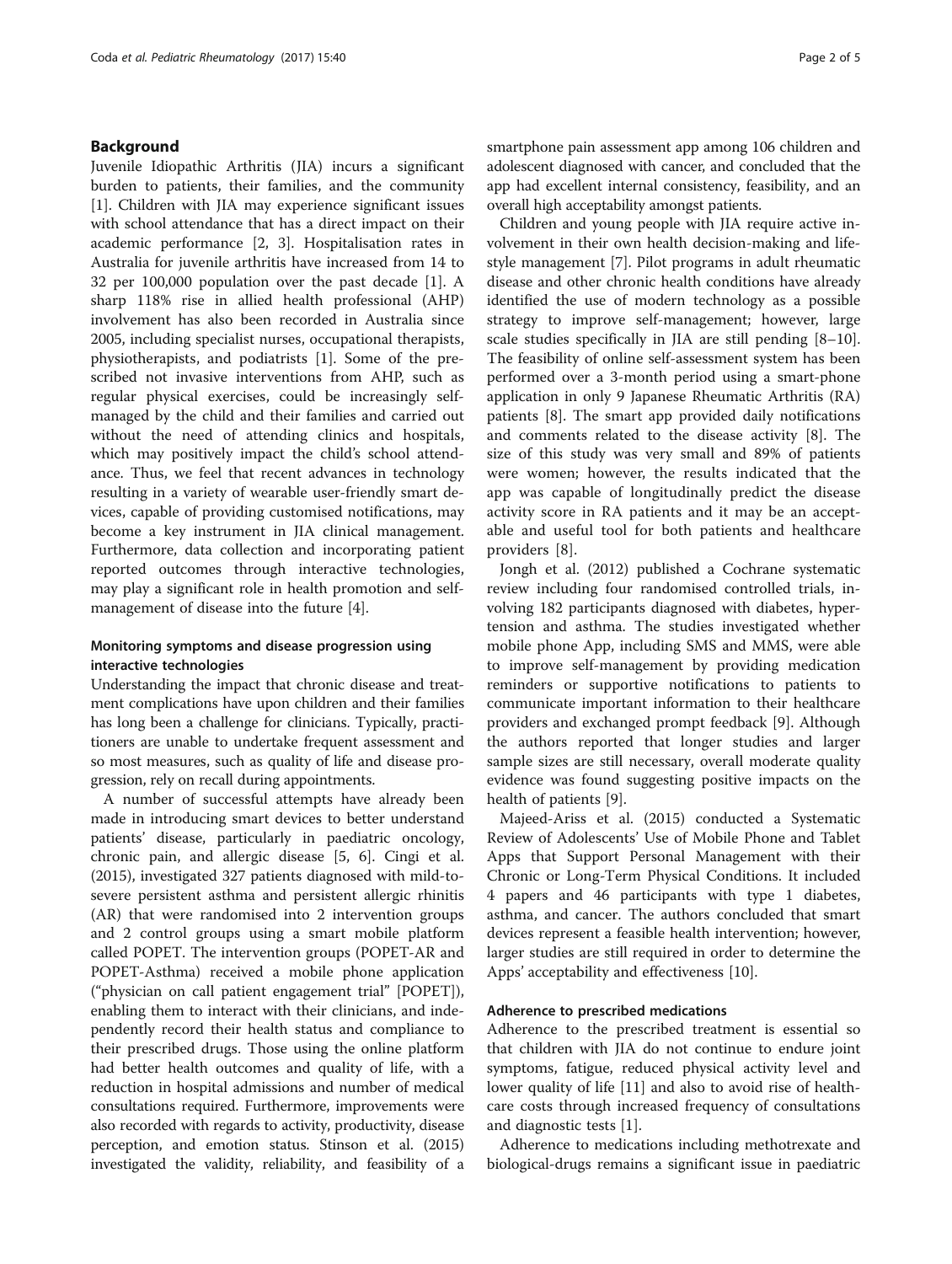rheumatology, with alarming reports that as few as 53% of children with rheumatic disease (RD) have good overall drug-adherence [[12\]](#page-4-0). Bugni et al. (2012) reported that 20 children with RD, equivalent to 20.2% of the participant recruited, had poor medication adherence related to the use of three or more daily medications  $(p = 0.047)$ . Specifically to children with JIA, 28(51%) patients were not adherent to the prescribed medication [[12\]](#page-4-0). Pelajo et al. (2012) investigated 76 outpatients and the overall rate of non-adherence to methotrexate was 18% amongst American and Portuguese children with JIA, between 1 and 17 years old. The rate of reported non-adherence was 8% in Boston and 24% in Rio de Janeiro ( $P = 0.012$ ) [[13\]](#page-4-0). Interestingly, the main reason for non-adherence in Boston was "child refused", while in Rio de Janeiro non-adherence was mostly related to an inability to acquire the medication [\[13\]](#page-4-0). Multiple reasons should be considered when addressing medication adherence, such as child refusal, adverse effects or lack of medication availability, personal issues, and financial hardship [\[12\]](#page-4-0). Another major reason for adherence failure is forgetfulness [[12\]](#page-4-0); therefore, in order to encourage children to take their prescribed drugs, parents/carers are often essential to ensuring adherence. It is possible that smart reminders, accessible directly from the patient's mobile or tablet, may assist medication adherence.

Research in adolescents with asthma has suggested that interactive technologies should be explored as a means of improving medication adherence [\[14\]](#page-4-0) including customised reminders accessible through a smartphone app and online information [\[15\]](#page-4-0). A similar approach, to test medication adherence, was successfully introduced by Crosby et al. [[16](#page-4-0)] in 43 children and adolescents (age range 6–21) with sickle cell disease (SCD) showing 90% satisfaction with patients. This data highlights the potential to integrate smart web-based technology into paediatric clinical care.

# Encouraging physical activity

Children with JIA typically have reduced physical activity levels when compared to their non-JIA counterparts [[11\]](#page-4-0). Poor aerobic capacity and low activity detected in children and adolescents with JIA represent a significant clinical concern, as it is likely that the reduced fitness levels will then impact their adulthood [[11, 17\]](#page-4-0). Physical activity is safe in JIA and may results in improvements in physical function [\[18](#page-4-0)]. Thus encouraging physical activity in children with JIA is likely to have a beneficial effect. In an age where exercise in children is falling [[19\]](#page-4-0), the paediatric rheumatology multidisciplinary team should explore new interactive technologies to increase physical activity adherence.

Modern interactive technologies can be individualised and accessed directly in the hands or on the wrists of children with JIA. Information gathered by smartwatches (or wristbands) that are worn throughout the day by the child, already has the capacity to be wirelessly connected via Cloud networks to databases that collate physical activity data for individual and group analysis. These secured networks could be accessible 'live' at anytime and anywhere by the child, parents and clinicians and allow multidisciplinary teams to better understand domains such as physical activity and energy expenditure. This technology has the potential to facilitate more timely clinical decisions; improve self-management and parent's awareness in the progression of their child's exercise level and physical activity targets.

Smart devices can provide real-time biofeedback; the inbuilt accelerometers and heart rate monitors can measure physical activity intensity, while GPS can be employed to precisely monitor distance of movement throughout the day. As soon as the daily, weekly and/or monthly activity target has been achieved, the child with JIA could be informed (for example with a gentle vibration on the wrist) and recorded for their achievements through messages or 'awards icons' directly on their watch screen. These 'award icons' may serve as incentive and positive reinforcement for participating in a customised management plan, with the ultimate goal of encouraging the child with JIA to be more active and healthier. Future research should investigate the long-term impact of the positive reinforcements and notifications delivered by the smart devices, and possibly develop new methods to promote and sustain long term effectiveness of the interactive technologies.

### Access to interactive technologies

Today's children and young adults already have accessible technology integrated into many aspects of their daily life [[20](#page-4-0)]. They are usually comfortable with smart devices, which may engage and motivate them more effectively than traditional methods such as paper-diaries or checklists.

The rapid growth in personal technology such as tablets, smart-phones, and so on, is clearly reflected in daily usage amongst children and adolescents. In 2010, for example, 15% of teenagers in Australia owned a smartphone; and by 2013 users sharply increased to 69% of this population [\[20](#page-4-0)]. As smartphones are becoming more accessible and affordable, the number of young consumers is expected to continue growing such that in Australia most adolescents and many younger children are likely to have access to and use smart devices on a regular basis in the future.

# Potential new approach to paediatric rheumatology management

With the introduction of already existing interactive technologies as part of the routine paediatric rheumatology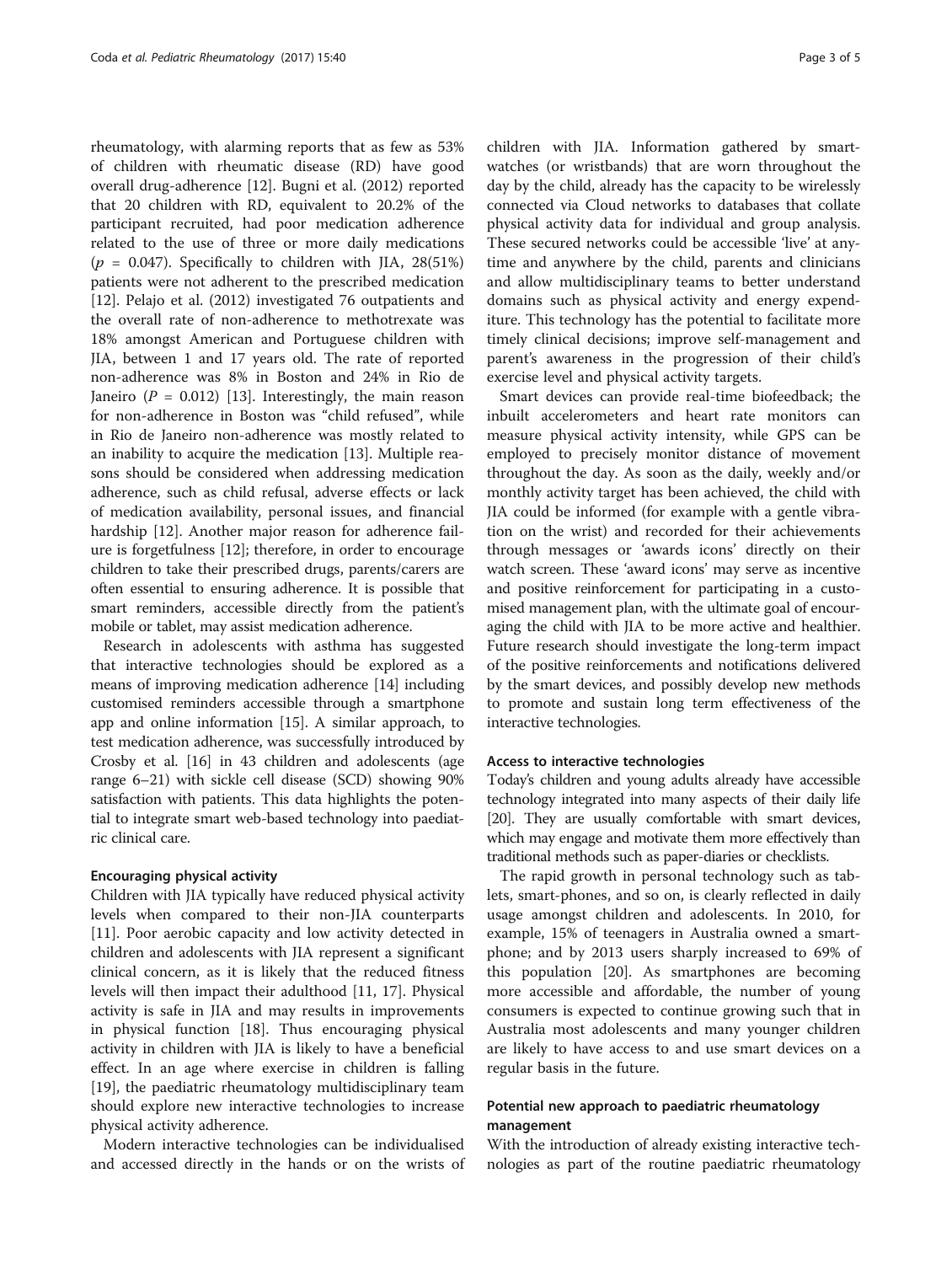care, we feel that new safe and cost effective approaches to care may be possible. Clinicians could connect with the child or family members by providing discreet reminders to inform that a medication is due or if symptom reporting is required. With a simple 'tap' on the smart-watch (or wrist band), the child could confirm when the drug was administered. Similarly, pain levels, physical activity and quality of life data may be recorded weekly, daily or even in real time. Data could be transferred to a secure 'Cloud Platform' for analysis and accessed by patients, their families and clinicians as appropriate. The child with JIA may benefit also from receiving personalised notifications such as text messages, from the clinicians with the aim of promoting positive behavioural changes and encourage daily self-management. The data collected may also facilitate the child, their family and the clinicians to become more aware of disease patterns (Fig. 1).

Data collection that currently occurs once every 1 or 3 months in the clinical setting could instead be gathered constantly and effortlessly, requiring minimal patient and clinician input. In addition to the 'Cloud Platform', data could also be used to develop logarithms to predict poor outcomes and allow immediate intervention; or foresee early flares of disease and instigate prompt interventions to minimise disruption to the patient's daily life. This new interactive and user-focussed approach has the potential to significantly increase both the child's and family's engagement in their care. The introduction of smart devices to paediatric rheumatology care may provide meaningful improvements in clinical outcomes, patient well-being and engagement, with possible cost reductions for the health care system.

### Data protection and limitations

While protecting patient privacy and confidentiality of data remains paramount, many appropriate security protocols already exist amongst the major smart device providers, such as Google™ [\[21\]](#page-4-0) and Apple™ [\[22](#page-4-0)] to ensure constant system security, encryption and data protection, data backup and privacy control, locations



services, passwords authentication and intrusion detection. Privacy remains a primary concern for patients, parents and clinicians, especially when it is unclear where the central warehousing of data is installed, who owns the data, and who is responsible for the cost associated with these technologies.

Arguably, there are still challenges in utilising these interactive technologies, such as: the need of evidence regarding feasibility and validity of the apps being utilised and the need for regular software updates by service providers or hospital IT departments, that may impact the reliably of synchronised data transfer. In addition, missing physical activity data may occur during sports such as swimming, when wearing smart watches and wristbands might damage the device. More evidence is required to establish the willingness of children with JIA in interacting with health-related technologies especially at younger age, where children may still exhibit reading difficulties. Finally, these smart technologies might generate few unintended consequences such as increased anxiety, data hyper-vigilance and obsessive tendency in outcome such as physical activity; which need to be monitored by healthcare professionals and family members.

# Conclusion

Clearly further studies in paediatric rheumatology are required to critically evaluate the effectiveness and acceptability of available apps in large number of patients and to develop effective apps utilizing valuable input and feedback from patients, carers and clinicians. Overall, by embracing and adapting these new and now highly accessible interactive technologies, clinical management and research progress in paediatric rheumatology could be greatly advanced.

#### Acknowledgements

The authors would like to thank Dr. Gabor Major (Director of Rheumatology, Bone & Joint Institute Royal Newcastle Centre, Australia) Dr. Jeffrey Chaitow (Paediatric Rheumatologist; Sydney Children-Hospitals-Network, Australia) for their kind help and support.

#### Funding

Not applicable and none to declare.

#### Availability of data and materials

Not applicable.

#### Authors' contributions

All authors have made substantial contributions to all of the following: -conception and design of the study, −acquisition of information and data. -analysis and interpretation of data, −drafting the article. -critically revising the article for important intellectual content, −all authors read and approved the final manuscript.

#### Competing interests

The authors declare that they have no competing interests. All authors do not have any financial and personal relationships with other people or organizations that could inappropriately influence this editorial. All authors do not have any potential conflicts of interest such as: employment,